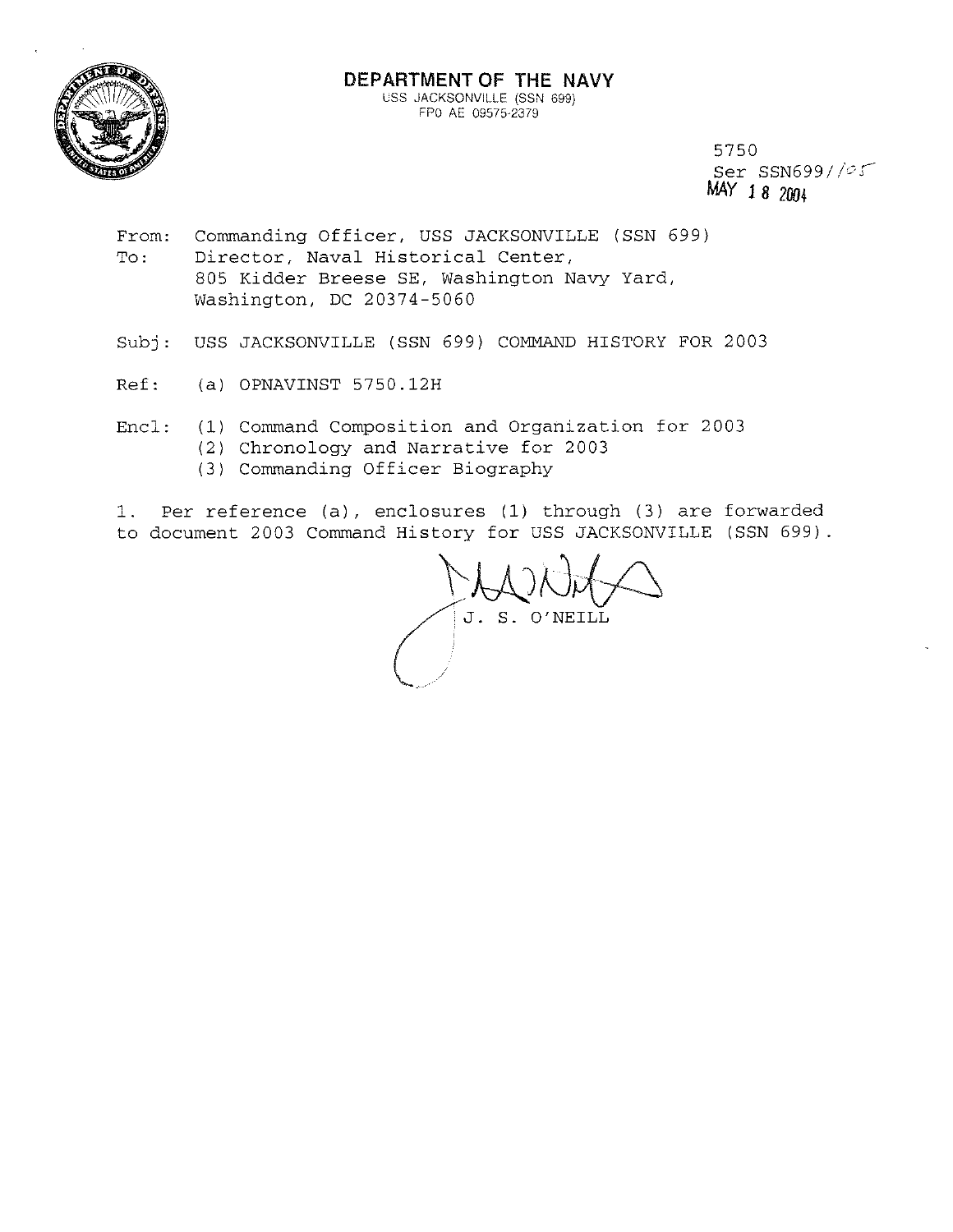USS JACKSOKVILLE COMMAND HISTORY 2003 COMMAND COMPOSITION AND ORGANIZATION

COMMAND: USS JACKSONVILLE (SSN 699)

UIC: 20825

MISSION: LONG RANGE, SUSTAINED, ANTI-SUBMARINE / ANTI-SURFACE / STRIKE / MINE / SPECIAL WARFARE

IMMEDIATE SENIOR COMMAND: COMMANDER, SUBMARINE SQUADRON EIGHT

SUBORDINATE COMMAND: NONE

COMMANDING OFFICER: CDR JOHN S. O'NEILL, USN 1120/LINEAL NUMBER 009274-35

PERMANENT DUTY STATION: USS JACKSONVILLE (SSN 699) FPO AE 09575-2379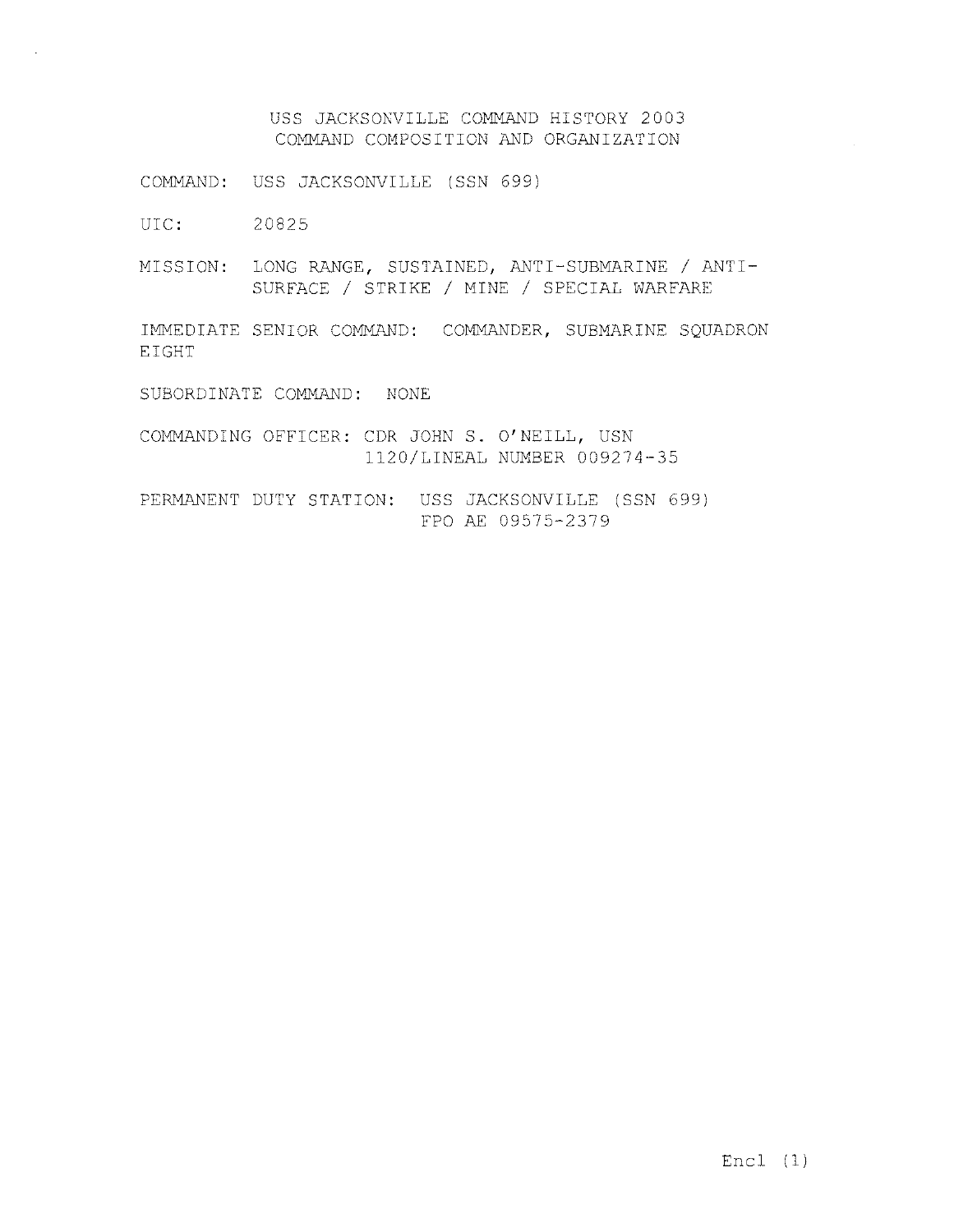## USS JACKSONVILLE COMMAND HISTORY 2003 CHRONOLOGY AND NARRATIVE

- 01 JAN 16 MAR INPORT NORFOLK, VA (DRYDOCK)
- 16 MAR 21 APR INPORT NORFOLK, VA

 $\sim 100$ 

 $\Delta \sim 10^{-11}$ 

- 21 APR 29 APR UNDERWAY FOR SEA TRIALS
- 29 APR 11 MAY INPORT NORFOLK, VA
- 02 MAY CDR JOHN S. O'NEILL RELIEVED CDR MICHAEL W. BROWN AS COMMANDING OFFICER
- 12 MAY 22 MAY UNDERWAY FOR LOCAL AREA OPERATIONS AND TRANSIT
- 22 MAY 28 MAY INPORT MAYPORT, FL
- 28 MAY 30 MAY UNDERWAY FOR TRANSIT
- 30 MAY 17 JUN INPORT NORFOLK, VA
- 17 JUN 20 JUN UNDERWAY FOR LOCAL AREA OPERATIONS
- 20 JUN 25 JUN INPORT NORFOLK, VA
- 25 JUN 27 JUN UNDERWAY FOR LOCAL AREA OPERATIONS
- 27 JUN 25 JUL INPORT NORFOLK, VA
- 25 JUL 23 AUG UNDERWAY FOR TRANSIT AND EXAMINATION
- 23 AUG 29 AUG INPORT GROTON, CT
- 29 AUG 05 SEP UNDERWAY FOR TRANSIT AND POM CERTIFICATION
- 05 SEP 16 SEP INPORT NORFOLK, VA
- 16 SEP 20 SEP UNDERWAY FOR TRANSIT
- 20 SEP 24 SEP INPORT KINGS BAY, GA
- 24 SEP 17 NOV UNDERWAY FOR SOUTHERN ATLANTIC DEPLOYMENT